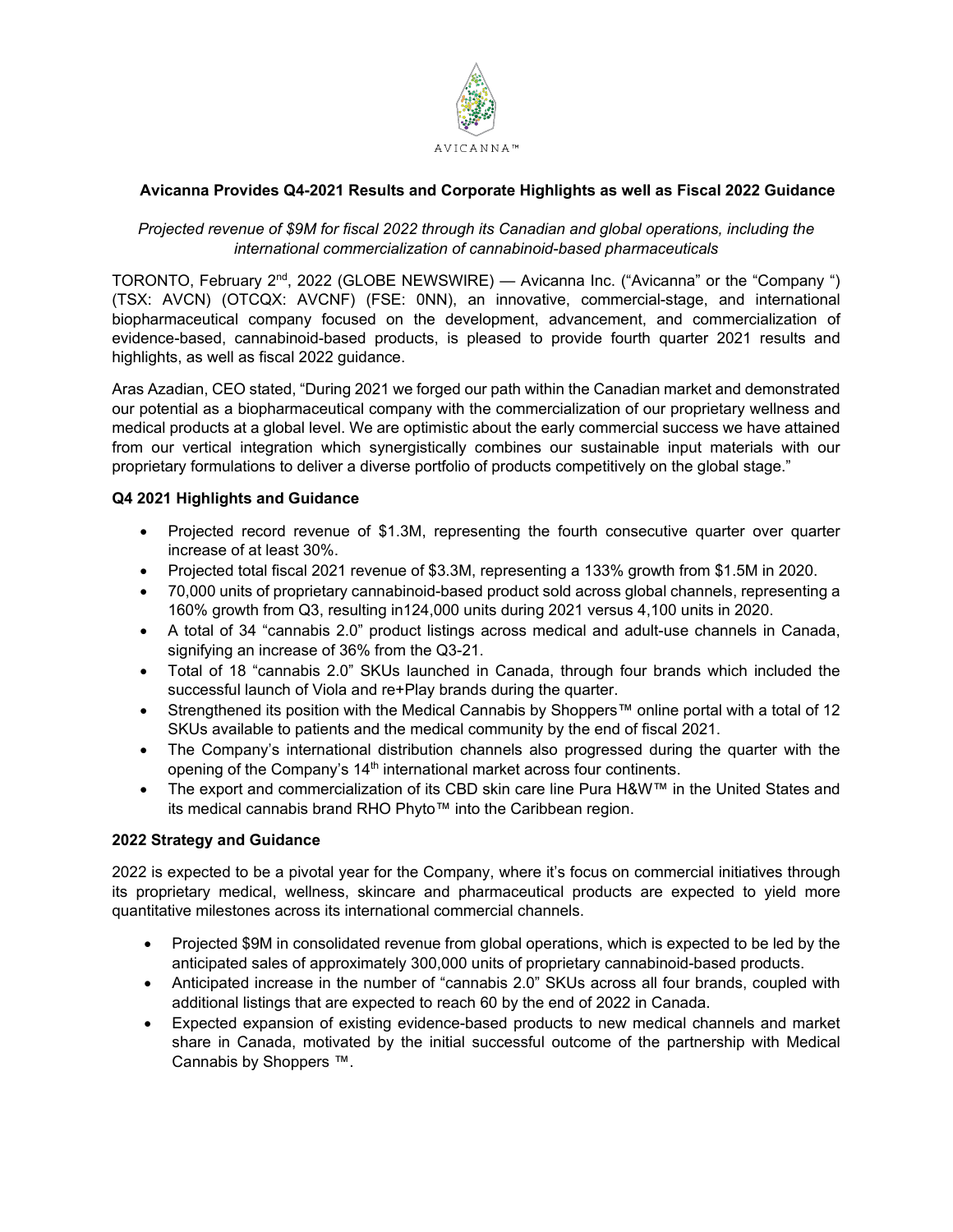

The Company is very optimistic about the combination of its market-tested intellectual property with its Latin American operations, which are transforming into a global supply and manufacturing infrastructure for its active pharmaceutical ingredients (API) and finished products. This is further encouraged by the progressive regulations towards medical and pharmaceutical applications of cannabinoid-based products at a global level. It is expected that the Company's international operations will achieve significant growth, fortify its brands, achieve operational efficiencies, and facilitate new international market entrances, all while advancing commercialization efforts in existing markets.

- Anticipated marketing authorization and commercialization of its first pharmaceutical preparation into three new international markets.
- Anticipated expansion of proprietary and evidence-based skincare and wellness topical products into new international markets including the United Kingdom, European Union, and South America.
- New international markets expected for Aureus™ branded raw-material business units, including its standardized seeds and API, while delivering to existing partners.
- Projected progression of innovation and advancements of its scientific platform, product pipeline and Intellectual property portfolio, which is expected to be further secured with the expected scientific evidence yielded through several clinical collaborations with leading Canadian institutions.
- Management expected to concentrate on further operational efficiencies and optimization of the Company's commercial activities by focusing on strategic and market-tested business models with the aim of achieving self sufficiency towards the end of 2022.

#### **Guidance webinar**

On February 3rd, 2022 at 11:00m EST, the Company will be hosting a webinar where CEO, Aras Azadian will be providing further details related to the Q4-21 and 2022 guidance and expectations. This event will feature a Q&A whereby participants will get an opportunity to submit their inquiries in advance for potential discussion during the event. To join this webinar, please register [here.](https://onlinexperiences.com/scripts/Server.nxp?LASCmd=AI:4;F:QS!10100&ShowUUID=E5661023-5C6B-4B52-8A72-B6F85793C7B0&LangLocaleID=1033) For more information or to submit question to the Company in advance, please contact [Jordan Shafi](mailto:jordan@chfir.com) at CHF Capital Markets.

## **Correction of Error in January 28, 2022 News Release**

As previously announced in the Company's news release dated January 28, 2022 (the "**Closing Release**"), the Company closed a non-brokered private placement (the "**Offering**") of convertible debenture units of the Company (the "**Units**"), with each Unit consisting of an aggregate of \$1,000 principal amount of secured subordinated convertible debentures and 545 common share purchase warrants, at a price of \$800 per Unit, for aggregate gross proceeds to the Company of approximately \$1,550,400. There were a total of 1,938 Units issued on January 28, 2022 in connection with the Offering, rather than 1,626 Units as erroneously stated in the Closing Release.

## **About Avicanna Inc.**

Avicanna is an innovative, commercial-stage, and international biopharmaceutical company focused on the development, advancement, and commercialization of evidence-based cannabinoid-based products for the global consumer, as well as medical and pharmaceutical market segments. In leading global cannabinoid advancements, Avicanna conducts most of its research in Canada at its R&D headquarters in the Johnson & Johnson Innovation Centre, JLABS @ Toronto, located in the MaRS Discovery District. The Company actively collaborates with leading Canadian academic and medical institutions. Avicanna has established an industry-leading scientific platform including advanced R&D and clinical development that has led to the commercialization of more than twenty products across four main market segments: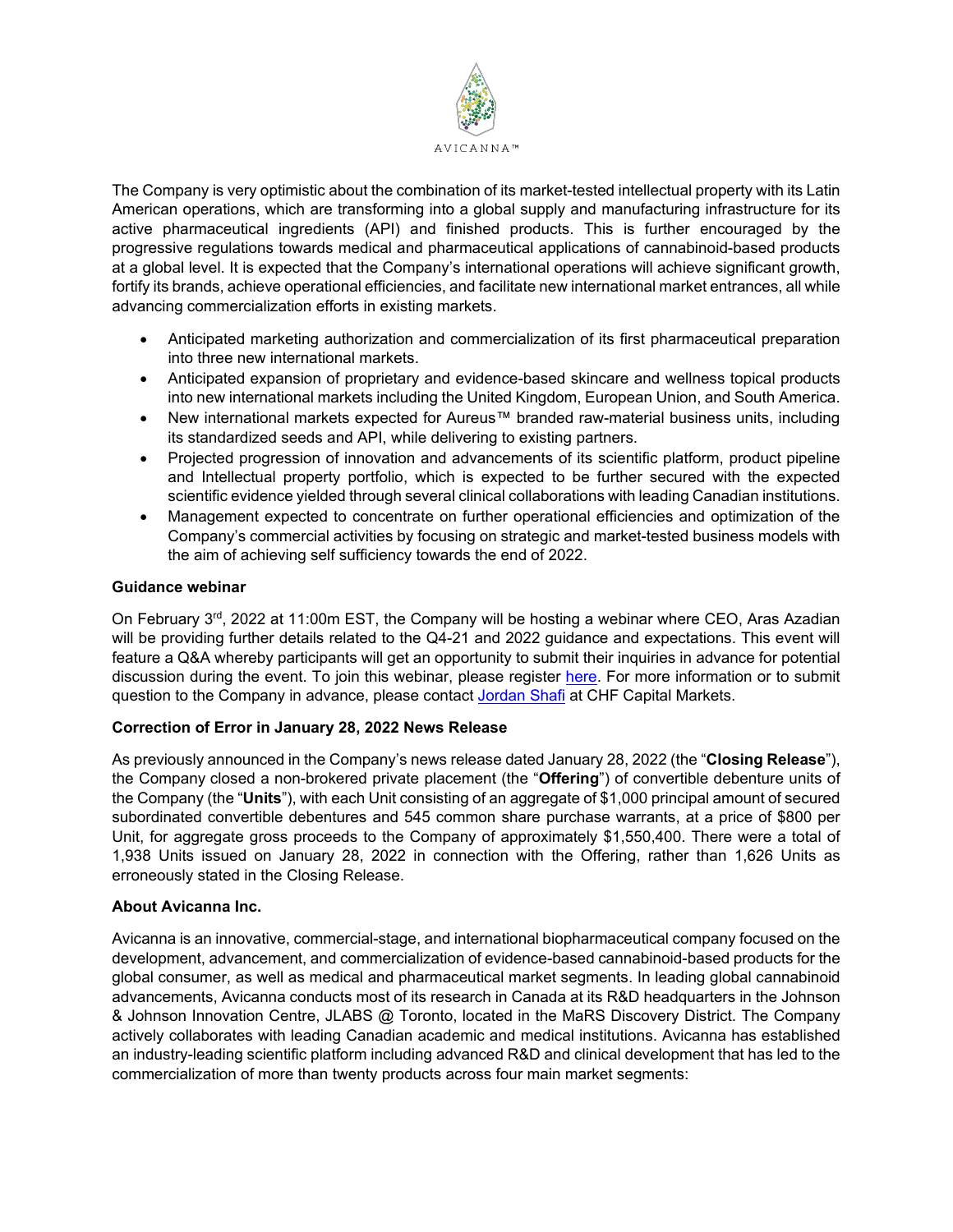

- Medical Cannabis & Wellness Products: Marketed under the RHO Phyto™ brand, or Magisterial Preparations, these medical and wellness products are an advanced line of pharmaceutical-grade cannabis products containing varying ratios of cannabidiol ("CBD") and tetrahydrocannabinol ("THC"). The product portfolio contains a full formulary of products including oral, sublingual, topical, and transdermal deliveries that have controlled dosing, enhanced absorption and stability studies supported by pre-clinical data. The advanced formulary is marketed with consumer, patient and medical-community education and training. Avicanna's medical and wellness product portfolio also forms the foundation of the Company's pharmaceutical pipeline with the contribution of the formulations that form the basis of the products as well as the data generated from sales and participation of the products in real-world evidence studies.
- CBD Derma-Cosmetic Products: Marketed under the Pura H&W™ or Pura Earth™ brands, these registered, clinically-tested, derma-cosmetic products include a portfolio of functional CBD topical products.
- Pharmaceutical Pipeline: Leveraging Avicanna's scientific platform, vertical integration, and realworld evidence, Avicanna has created a pipeline of patent-pending drug candidates that are indication-specific and in various stages of clinical development and commercialization. These cannabinoid-based drug candidates provide solutions for unmet medical needs in the areas of dermatology, chronic pain, and various neurological disorders. Avicanna's first pharmaceutical preparation (Trunerox™) is in the drug registration stage in South America.
- Cannabis Raw Materials, Seeds, and Bulk Formulations: Marketed under the Aureus™ brand, the Company's raw material business has successfully completed sales to 11 countries. Aureus™ offers cannabis dried flower, standardized seeds, full-spectrum extracts, and cannabinoid distillates, isolated cannabinoids such as CBD, THC, cannabigerol ("CBG") and other rare cannabinoids, and bulk formulations derived from hemp and cannabis cultivars through its sustainable, economical, and industrial-scale subsidiaries based in Colombia. The majority of the Aureus™ products are produced at Santa Marta Golden Hemp S.A.S. ("SMGH"), the Company's majority-owned subsidiary, which is also Good Agricultural and Collection Practices ("GACP") certified and has United States Department of Agriculture ("USDA") National Organic Program certification for its hemp cultivar.

SOURCE Avicanna Inc.

## **Stay Connected**

For more information about Avicanna, visit [www.avicanna.com,](http://www.avicanna.com/) contact Ivana Maric by email at [info@avicanna.com](mailto:info@avicanna.com) or follow us on social media on [LinkedIn,](https://www.linkedin.com/company/avicanna/mycompany/?viewAsMember=true) [Twitter,](https://twitter.com/AvicannaInc) [Facebook](https://www.facebook.com/avicannainc) or [Instagram.](https://www.instagram.com/avicannainc/)

The Company posts updates through videos from the official Company YouTube channel [https://www.youtube.com/channel/UCFXPBGdKSxOUOf\\_VZoSFSUA.](https://www.youtube.com/channel/UCFXPBGdKSxOUOf_VZoSFSUA)

#### *Cautionary Note Regarding Forward-Looking Information and Statements*

*This news release contains "forward-looking information" within the meaning of applicable securities laws. Forward-looking information contained in this news release may be identified by the use of words such as, "may", "would", "could", "will", "likely", "expect", "anticipate", "believe", "intend", "plan", "forecast", "project", "estimate", "outlook" and other similar expressions. Forward-looking information contained in this news release includes, without limitation, statements related to anticipated financial and/or operational results and outlook, including projected revenues, projected sales growth, anticipated expansion of product listings, the Company's anticipated application of its products, projected growth, anticipated geographical expansion, receipt of authorizations and regulatory approvals, success of clinical trials, scientific advancements and developments, successful commercialization of products, the Company's priorities,*